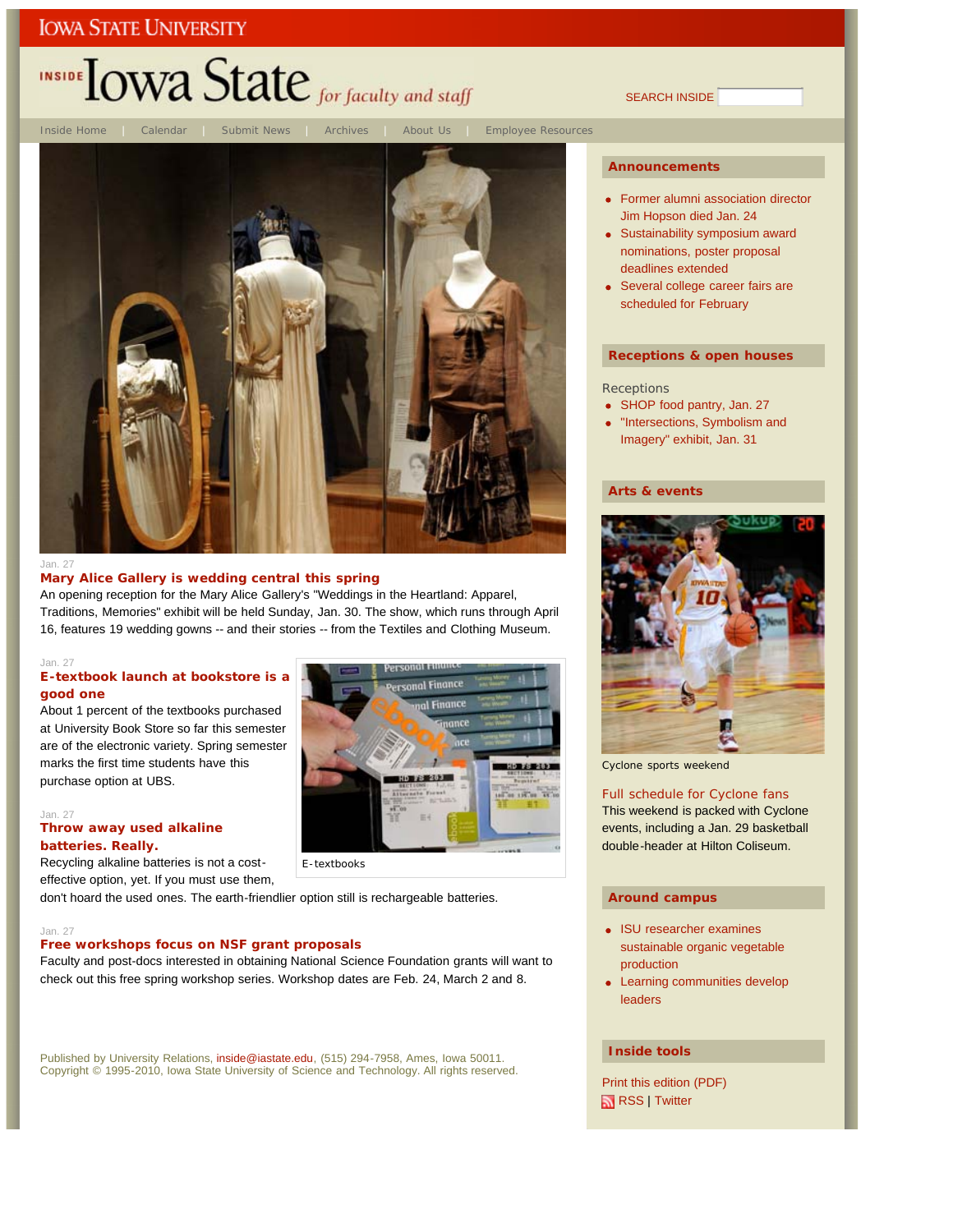# INSIDE **IOWA State** for faculty and staff

SEARCH INSIDE

Jan. 27, 2011





## **Mary Alice Gallery is wedding central this spring**

by Erin Rosacker

A new exhibit debuted Monday at the Mary Alice Gallery in 1015 Morrill Hall. "Weddings in the Heartland: Apparel, Traditions, Memories," features historic wedding apparel from the Textiles and Clothing Museum collection.

The exhibit features 19 wedding gowns. The oldest is a vintage dress from 1897, the newest is a 2009 design. Janet Fitzpatrick, exhibit curator and lecturer in apparel, educational studies and hospitality management, said each piece was specifically selected for the display because it has a story to tell.

"All of the gowns are connected to the university or the state of Iowa," Fitzpatrick said. "Each dress has an anecdote about the dress, the wedding or the person."

For example, Fitzpatrick said there is a story about generations of wedding day serenades associated with a well-used satin wedding dress from 1914 (pictured at right). Another highlight



of the collection comes from executive vice president and provost Elizabeth Hoffman. The dress she made for her 1966 wedding is featured, along with her veil, a family heirloom from Russia.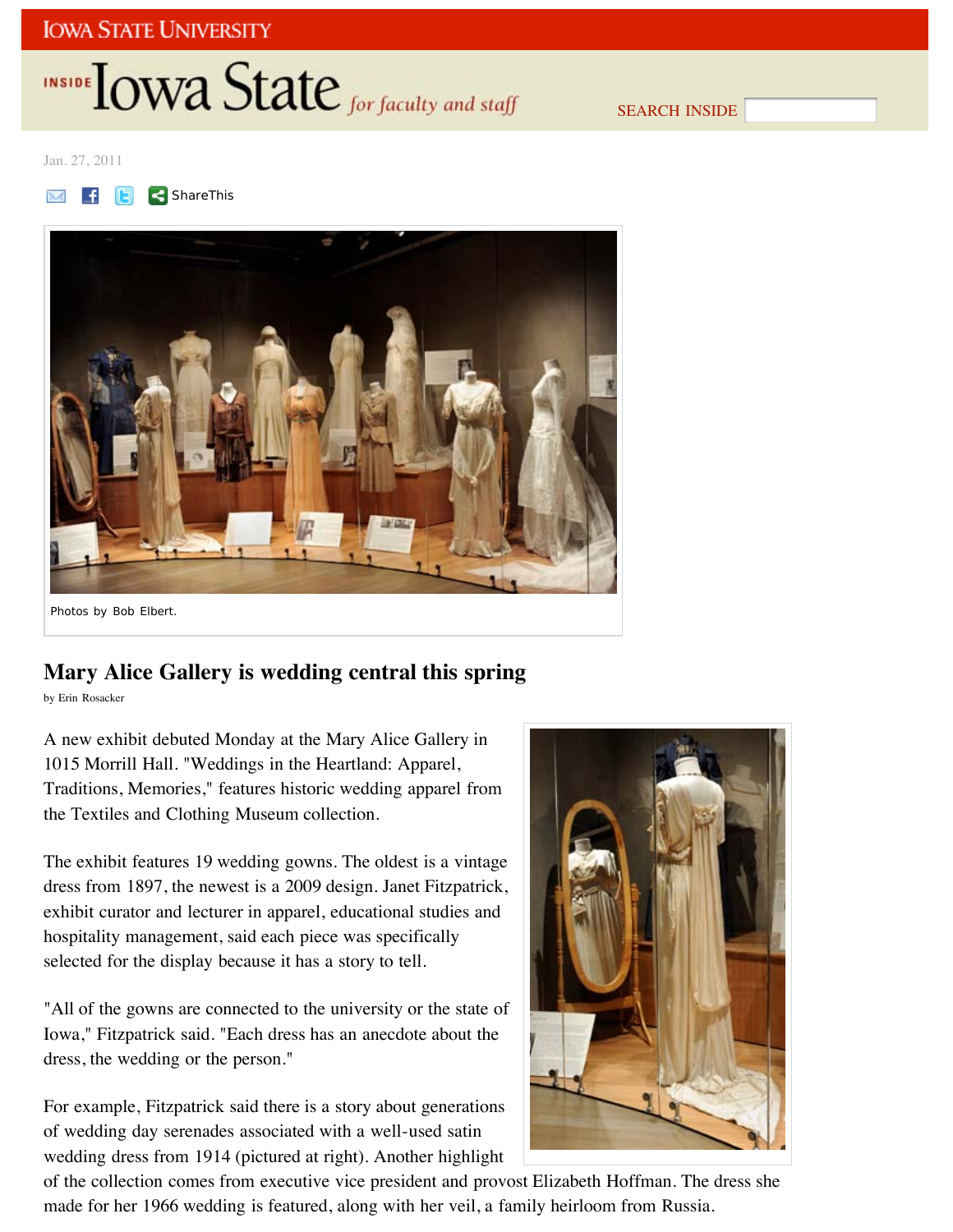An opening reception for the exhibit will be held Sunday, Jan. 30 (1:30-3:30 p.m., Mary Alice Gallery). The exhibit runs through April 16. Gallery hours are 11 a.m.-4 p.m., Monday-Friday, with extended hours Feb. 13 and 20, March 6 and 27 and April 9 (1-4 p.m.); and April 16 (1-3 p.m.). *Photo by Bob Elbert*.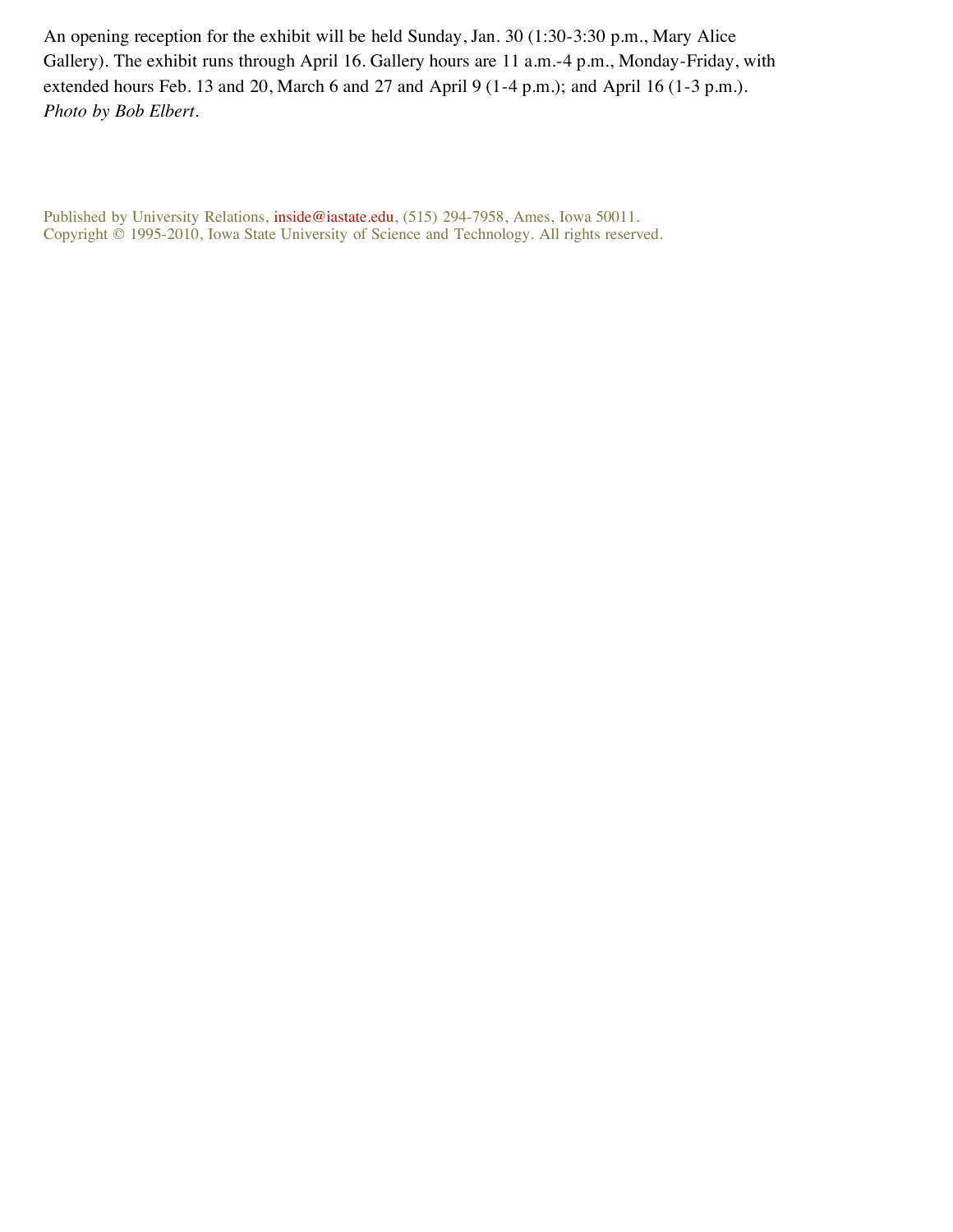# INSIDE **IOWA State** for faculty and staff

SEARCH INSIDE

Jan. 27, 2011

**F E ShareThis** M



## **E-textbook sales are off to a good start**

by Anne Krapfl

In University Book Store's (UBS) first semester of offering textbooks in electronic form, 1 percent of the texts sold were e-textbooks. As of Monday (two weeks into spring semester), bookstore officials said students had purchased 458 e-textbooks from the 245 titles the store offered in electronic format. They're pleased with those results.

"We had been advised that we'd probably sell between 100 and 200 e-textbooks the first semester," said John Wierson, a textbook buyer for UBS who coordinated the addition of e-textbooks to the store's services. "I am really happy with the results so far."

Wierson said last year, a little less than 3 percent of all textbook revenue nationally was for etextbooks. Some expect that to grow to 10 or 12 percent over the next two years.

UBS decided to sell e-texts because students have been asking for the option, he said.

They're less expensive -- as little as half the cost of a new hard copy of the same title and typically less than a used copy as well -- and less cumbersome to haul around, Wierson noted. E-textbooks include

**Variables in expanded use of etextbooks**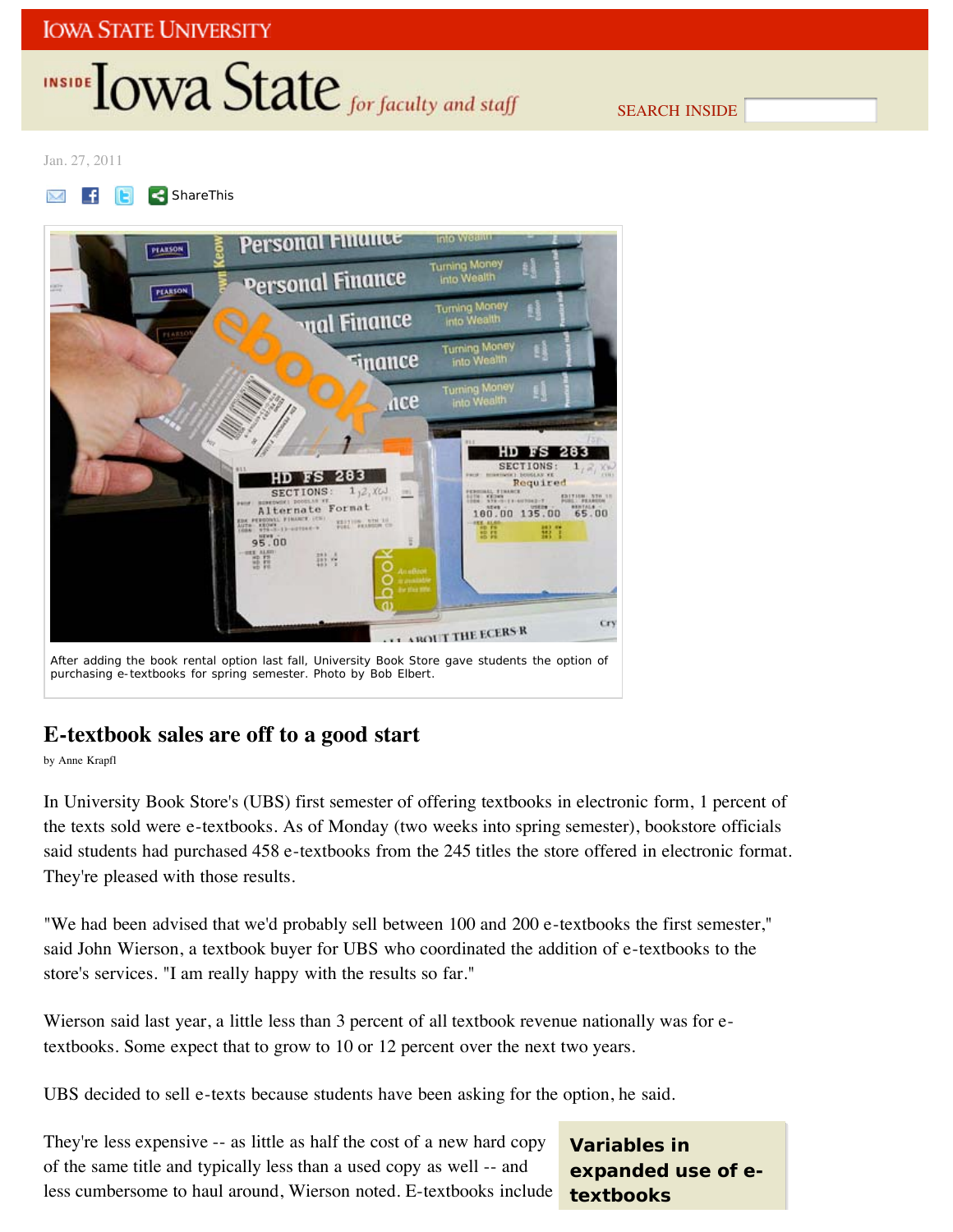features such as highlighting, note-taking on specific pages and a read-aloud audio feature. And, Wierson said, nationally, 25 percent of college students prefer reading online to reading a printed page.

The downside? They have no buy-back value at the bookstore, textbooks aren't yet compatible with Amazon's Kindle or Barnes & Noble's Nook e-readers and, depending on which electronic publisher offers the title, there may be an expiration date -- six or 12 months out -- on your "ownership." The least expensive e-textbooks typically come with an expiration date.

## **How e-textbooks work**

A student who purchases an e-textbook is equipped with several purchase codes to log into the digital textbook website of the bookstore's wholesaler, MBS Textbook Exchange, Columbia, Mo. From there, MBS directs the student to one of three electronic publishers, CourseSmart, VitalSource or Xplana, for the e-text. When more than one offers a title, MBS selects the one with the lowest price.

All publishers offer a "view online" option; an internet browser and Adobe Flash software are the basic requirements. VitalSource and CourseSmart offer an alternative: download the e-textbook to a personal computer or laptop. CourseSmart's download option also lets clients read the book on an iPad, iPhone or iPod with the right application. But Wierson noted the publishers are working on improvements and options constantly.

At the time UBS sells an e-textbook to a student, it also generates a purchase invoice with the electronic publisher. The bookstore pays the publishers monthly.

## **Looking ahead**

Wierson said the bookstore expects to stay in the e-textbook business. Where there's a match between a faculty member's textbook request and the wholesaler's e-textbook catalog, in most cases UBS will sell it.

He noted that two evolving variables may influence student interest in purchasing e-textbooks:

- E-textbooks that are increasingly interactive
- E-textbooks that are viewable on more models of portable devices, including e-readers and smartphones

### **Cost comparison: New, used, rental and electronic**

*Introduction to Engineering Analysis* (Aerospace engineering 160)

| <b>New</b> | \$ 53.00 |
|------------|----------|
| Used       | \$39.70  |
| E-text     | \$23.70  |

*Chemistry The Central Science* (Chemistry 178) New \$218.60 Used \$163.90 Rent \$ 75.00 E-text \$149.30

- Making them more interactive
- Making them viewable on more kinds of portable devices, including e-readers and smartphones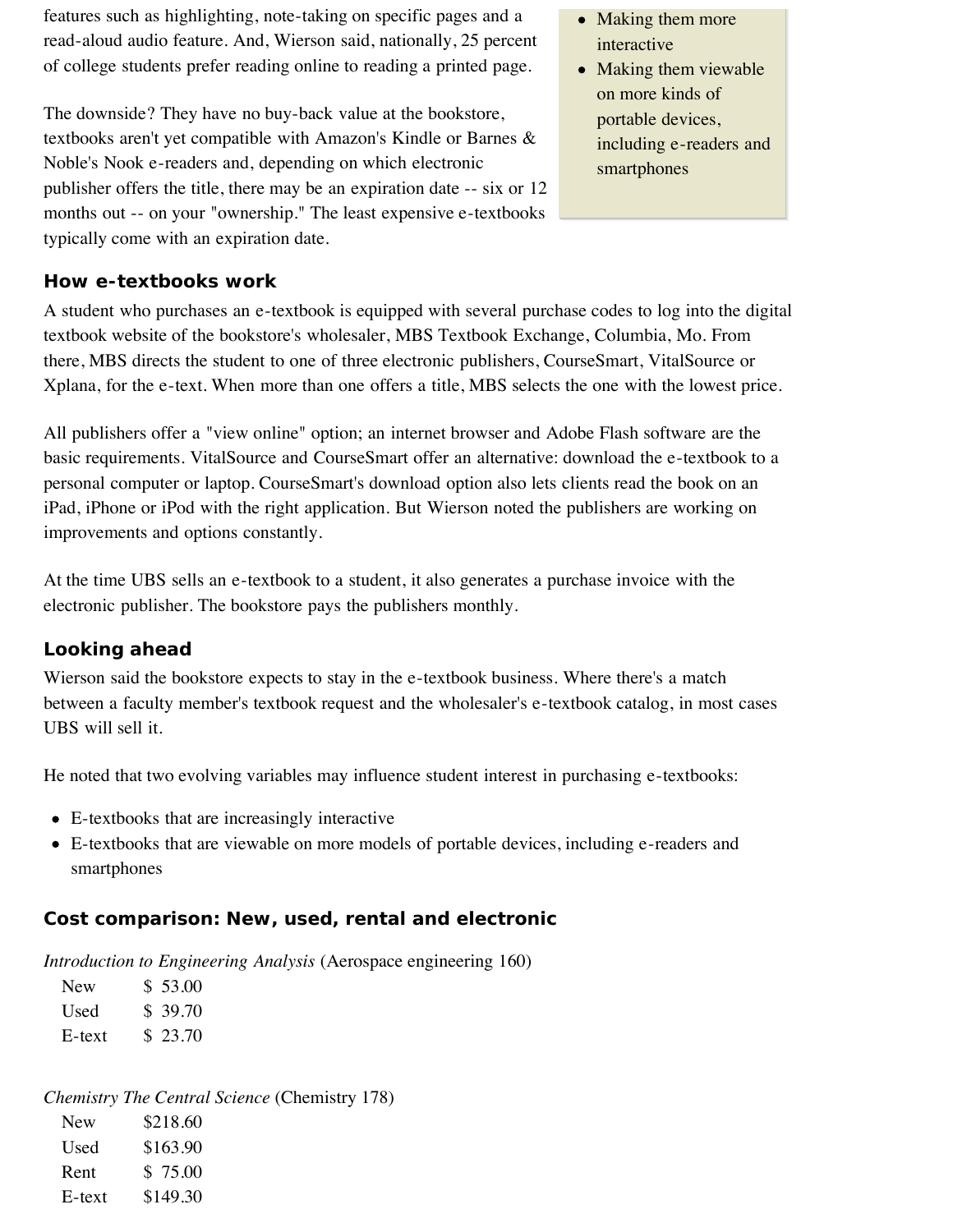*Nutritional Sciences* (Food science and human nutrition 265) New \$154.00 Used \$115.50 E-text \$ 79.40

### *igenetics* (Agronomy 320)

| <b>New</b> | \$175.00 |
|------------|----------|
| Used       | \$131.20 |
| Rent       | \$76.00  |
| E-text     | \$ 77.80 |

## *Real Analysis* (Math 516)

New \$132.00 Used \$ 99.00 E-text \$ 55.90

## *Hard Evidence* (Anthropology 524)

| <b>New</b> | \$ 57.40 |
|------------|----------|
| Used       | \$43.00  |
| E-text     | \$24.30  |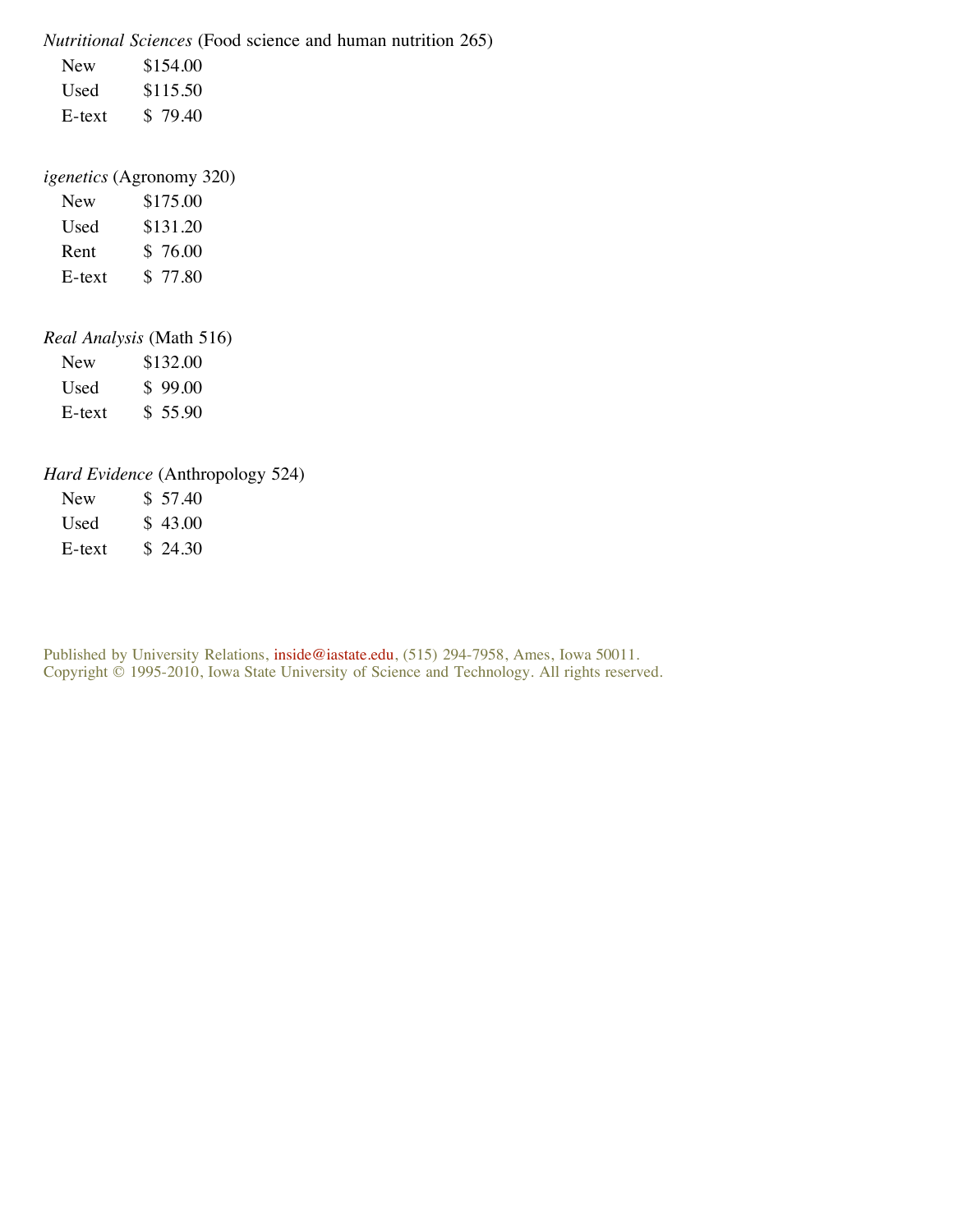# INSIDE **IOWA State** for faculty and staff

SEARCH INSIDE

Jan. 27, 2011





If you use alkaline batteries in your office, throw them in the trash when they lose their charge. Accumulating them for disposal later may be more detrimental to the environment. Remember, not all single-charge batteries are alkaline. Some (lithium, silver-zinc) contain hazardous substances and should not be added to the trash. They need to be recycled. *Photo by Bob Elbert*.

## **It's OK to throw away alkaline batteries . . . But have you considered rechargeable ones instead?**

by Anne Krapfl

You pop those alkaline batteries out of your office clock or calculator and drop them in the trash, with a pang of guilt. In this reduce-reuse-recycle era, you're fairly certain there must be an easy recycling option for them . . . isn't there?

Actually, no, there's not.

If you use alkaline batteries, the best disposal option is to throw them away with your weekly trash, say the experts on campus. Don't collect them in a separate container. They contain no hazardous materials and, pound for pound, would be 10 to 12 times more expensive to recycle than some of the most toxic wastes Iowa State's environmental health and safety department handles, according to assistant director Bill Diesslin.

## **Recycle the rechargeables**

Iowa State recycles rechargeable, lead acid and automotive batteries because they are hazardous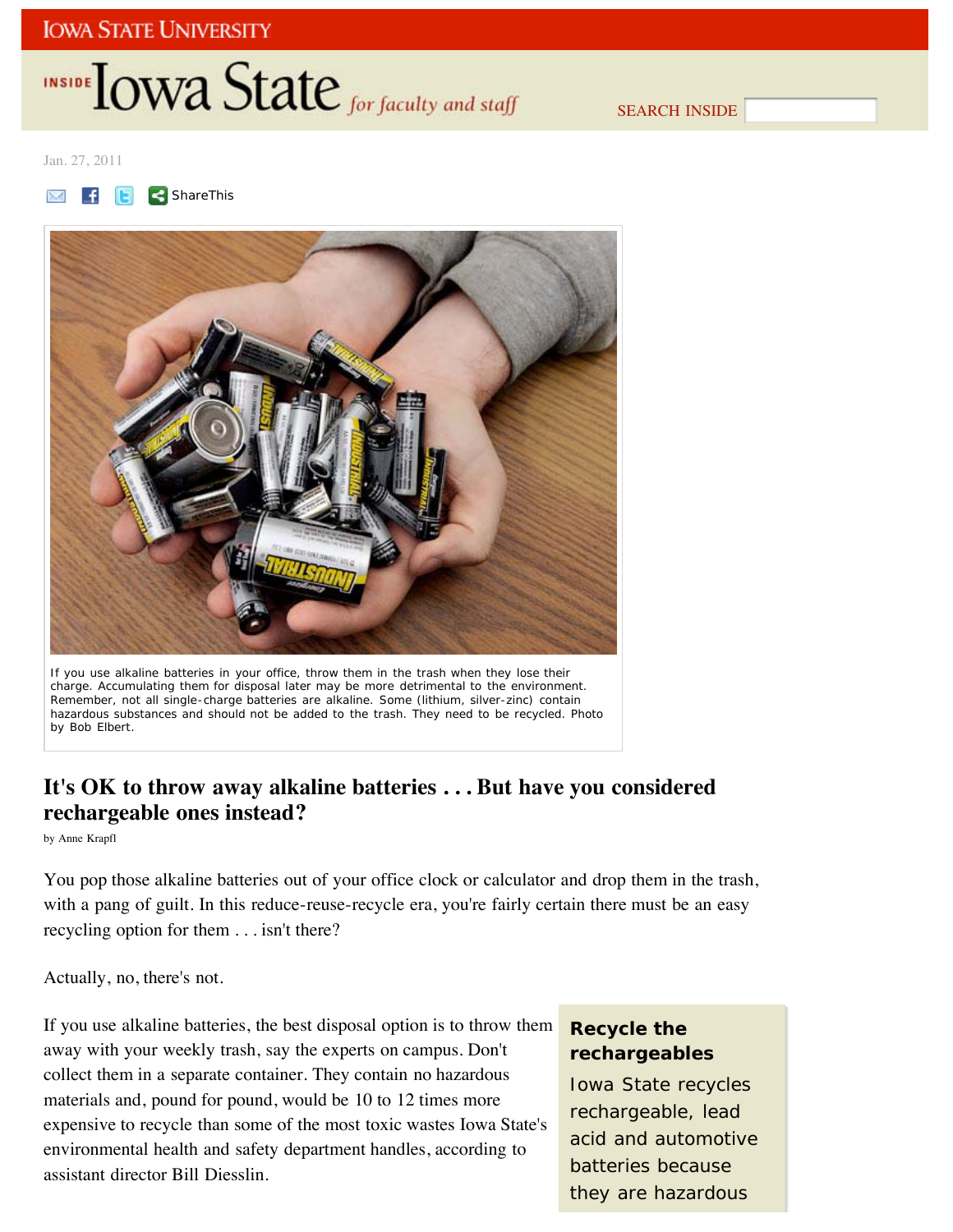Diesslin and director of sustainability programs Merry Rankin said they field calls on alkaline battery disposal nearly every week.

"I'm thrilled people are noticing what's going into the trash and want to change that," Rankin said. "At this time, the cost-benefit analysis doesn't support it."

## **Why can't I recycle alkalines?**

Alkaline batteries haven't contained mercury for nearly two decades and contain a small amount of metal -- such as nickel, cobalt, zinc, manganese or silver. The core is zinc chloride. To say they're not recyclable isn't true, but at this point, there is no cost-effective method for de-manufacturing them.

waste, there's an economic value to recycling their components -- or both. Rechargeables can be placed in recycling boxes in 1400 Gilman, 74 Durham and the General Services (Central Stores) and EH&S buildings.

Because of this, there is no alkaline battery recycling program on

campus. Rankin and Diesslin both cautioned against businesses that accept batteries for recycling. Most likely, they're pulling out the alkalines and adding them to the trash, too.

Separating alkaline batteries from your trash actually might be worse for the environment. In higher concentrations they could cause problems at the landfill. And even in Ames, where lots of garbage is burned and converted to electricity, the weight of alkaline batteries causes them to sift out of the trash bound for the city power plant and end up in a landfill anyway.

## **Is there an alternative?**

Rankin and Diesslin's best advice: If you don't like the idea of throwing away alkaline batteries, don't buy them and stop generating the waste. Instead, buy rechargeable batteries and commit to using them. They're more expensive than one-use batteries, Rankin noted, and users have to monitor them a little more closely. But they do the job, and Rankin said she has used the same set of recyclable batteries for more than seven years.

"As a society, we've got to stop buying one-use things," Diesslin said. "Alkali batteries are a prime example of that."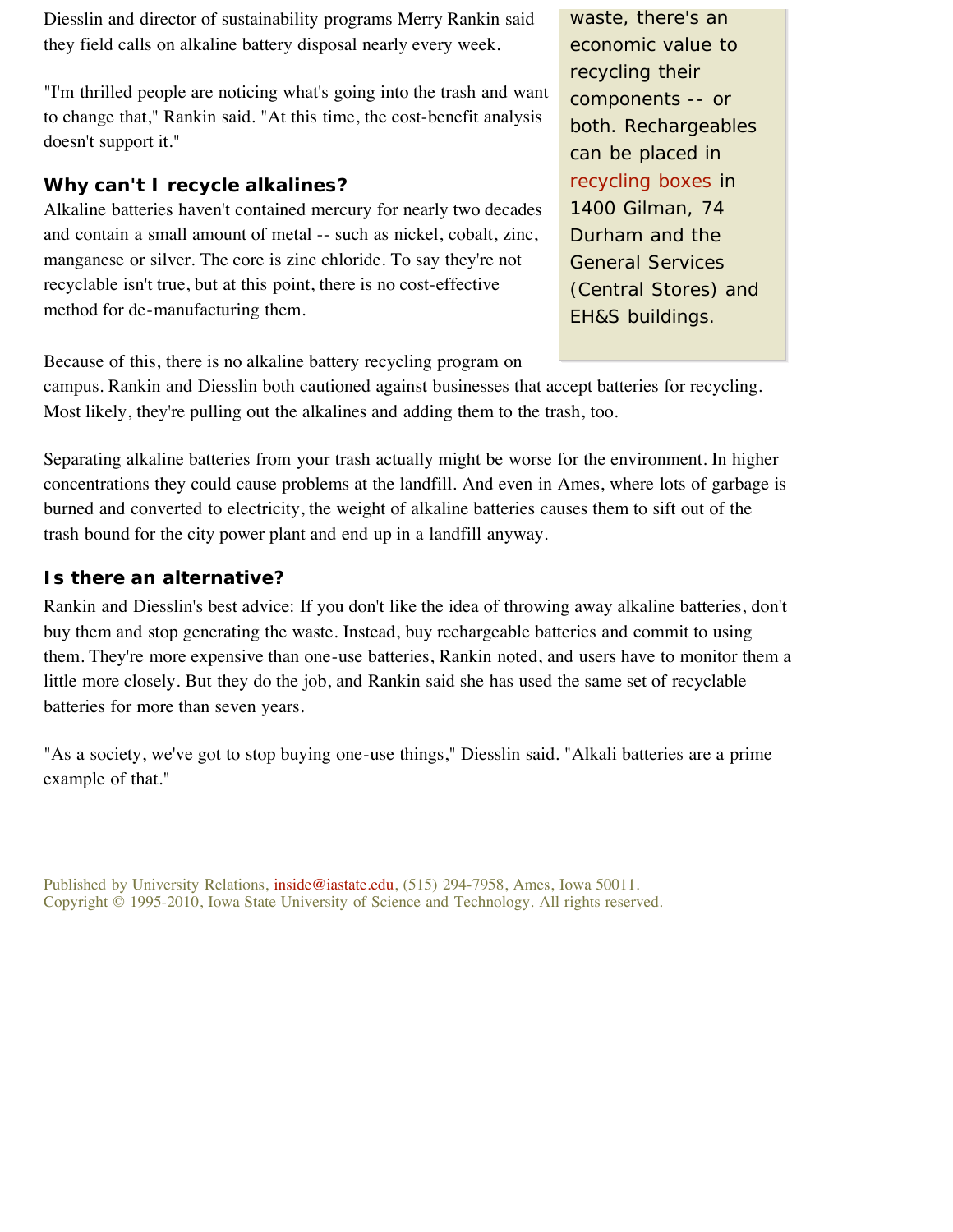# INSIDE **LOWA State** for faculty and staff

Jan. 27, 2011

**M f F ShareThis** 

## **Workshop series examines best practices for NSF grant proposals**

by Paula Van Brocklin

Faculty and post-docs are invited to participate in a free workshop series offered by the Office of the Vice President for Research and Economic Development and "Strengthening the Professoriate at Iowa State University" (SP@ISU), a three-year initiative funded by a grant from the National Science Foundation.

The first workshop is Feb. 24 (11:45 a.m.-1:15 p.m., Pioneer Room, Memorial Union), and will focus on NSF career awards. Executive vice president and provost Elizabeth Hoffman will provide opening remarks. Michael Kessler, associate professor of materials science and engineering; and Aaron Sadow, assistant professor of chemistry; will discuss their experiences with NSF grant proposals. Lunch will be served. Contact Laurie Engleen, 4-6344, to register.

Two additional workshops in March will focus on the "broader impacts" (participation, education and outreach components) of an NSF grant proposal. No registration is required.

- March 2 (3:30-5 p.m., Pioneer Room, MU) -- This workshop will focus on campus programs that promote K-12 education and research, and ways those programs can partner with faculty to develop successful broader impact plans.
- **March 8 (11:45 a.m.-1:15 p.m., Cardinal Room, MU)** -- This workshop will look at various components of the broader impact criterion and campus programs that can partner with faculty to develop successful broader impact plans. No lunch will be served.

Contact the SP@ISU office, 4-8061, for more information.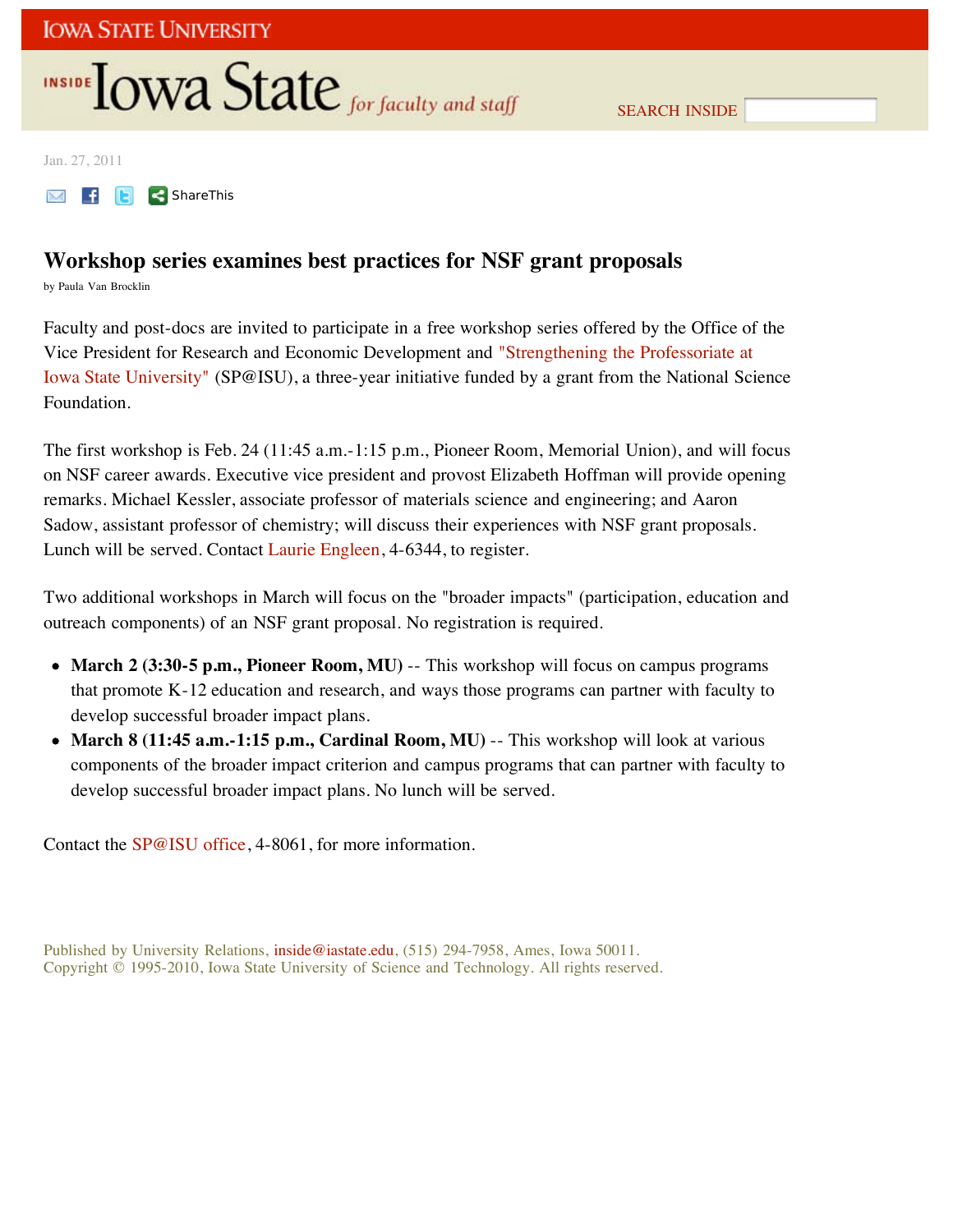# INSIDE LOWA State for faculty and staff

SEARCH INSIDE

Jan. 27, 2011





# **Full weekend schedule for Cyclone fans**

This weekend is packed with Cyclone events, including a Big 12 Conference basketball doubleheader at Hilton Coliseum on Saturday. Junior guard Lauren Mansfield (pictured) and the Cyclone women's basketball team face Missouri at 2 p.m., while the men's basketball team squares off against Oklahoma at 8 p.m.

The ISU track and field team plays host to the Bill Bergan Invitational Jan. 29 (10:30 a.m.-4 p.m.) in the Lied Center, preceded by heptathlon and pentathlon competitions Jan. 27-28. The swimming and